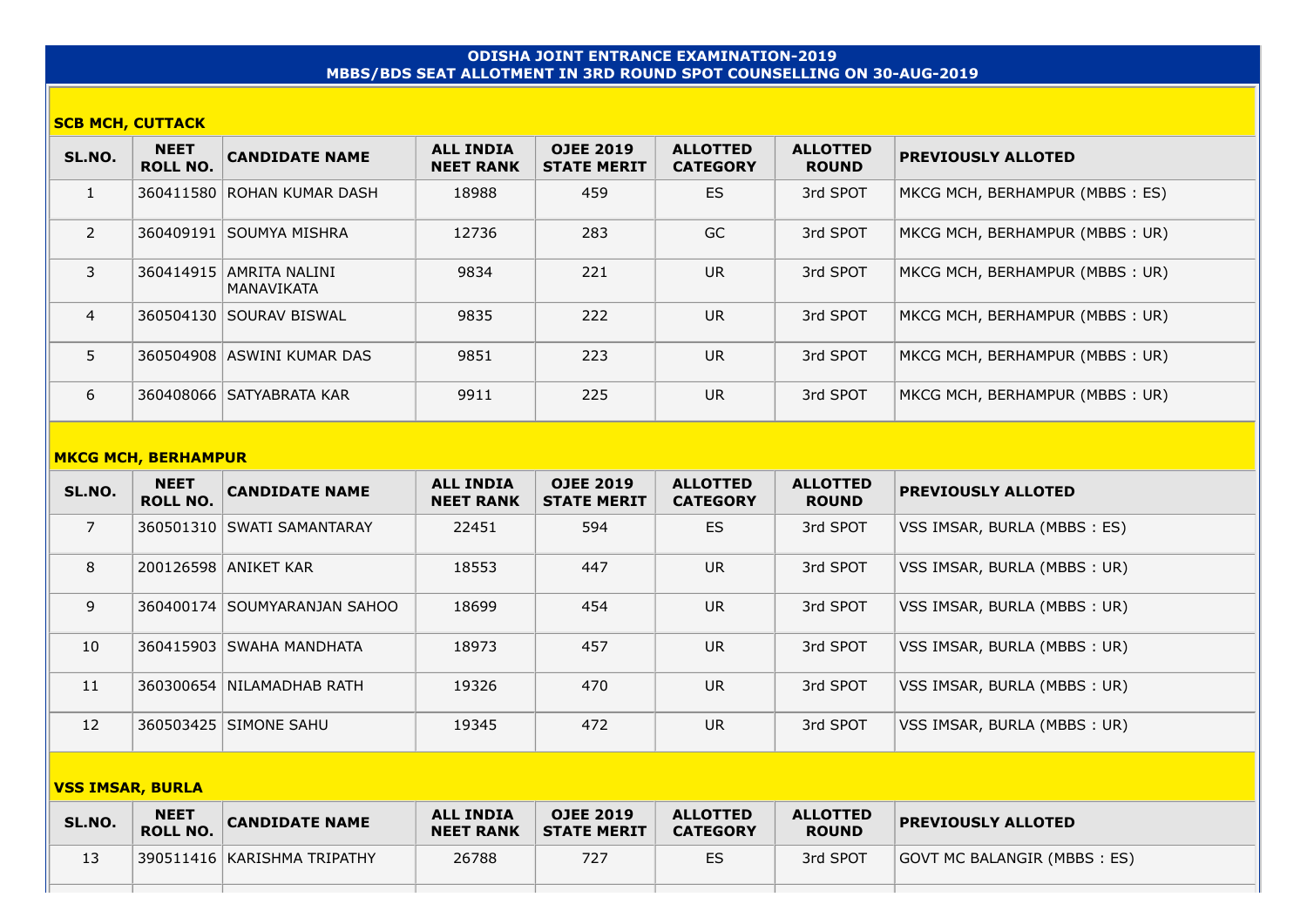| 14 |           | 360702752 SIMRAN JAIPURIA              | 67550 | 1777 | <b>SC</b> | 3rd SPOT | GOVT MC BALASORE (MBBS: SC)    |
|----|-----------|----------------------------------------|-------|------|-----------|----------|--------------------------------|
| 15 |           | 360501239 PRIYAM PRIYANKAR DHAL        | 20933 | 527  | UR.       | 3rd SPOT | GOVT MC BALASORE (MBBS: UR)    |
| 16 | 360409187 | LINCOLN KUMAR SAHU                     | 20944 | 529  | <b>UR</b> | 3rd SPOT | PT.RM MC, BARIPADA (MBBS : UR) |
| 17 | 360405427 | <b>DEBASMITA</b><br>DHANAMAYEE MAHANTA | 20965 | 530  | UR.       | 3rd SPOT | PT.RM MC, BARIPADA (MBBS : UR) |
| 18 |           | 360412920   MALAYA RANJAN<br>MOHANTY   | 21120 | 533  | UR.       | 3rd SPOT | PT.RM MC, BARIPADA (MBBS : UR) |
| 19 |           | 360412293 ABINASH PATTNAIK             | 21147 | 534  | <b>UR</b> | 3rd SPOT | GOVT MC BALASORE (MBBS: UR)    |

# **Pt.RM MC, BARIPADA**

| SL.NO. | <b>NEET</b><br><b>ROLL NO.</b> | <b>CANDIDATE NAME</b>                      | <b>ALL INDIA</b><br><b>NEET RANK</b> | <b>OJEE 2019</b><br><b>STATE MERIT</b> | <b>ALLOTTED</b><br><b>CATEGORY</b> | <b>ALLOTTED</b><br><b>ROUND</b> | <b>PREVIOUSLY ALLOTED</b>          |
|--------|--------------------------------|--------------------------------------------|--------------------------------------|----------------------------------------|------------------------------------|---------------------------------|------------------------------------|
| 20     | 360410743 PRIYANKA             | PRIYADARSHINI NAIK                         | 95220                                | 2140                                   | <b>SC</b>                          | 3rd SPOT                        | HITECH MCH, BHUBANESWAR (MBBS: SC) |
| 21     |                                | 360407392 SATYAPRAKASH PANDA               | 27522                                | 747                                    | <b>UR</b>                          | 3rd SPOT                        | GOVT MC BALANGIR (MBBS: UR)        |
| 22     |                                | 360403468   SATYABRATA BEHERA              | 29016                                | 791                                    | <b>UR</b>                          | 3rd SPOT                        | GOVT MC BALANGIR (MBBS: UR)        |
| 23     |                                | 360500070 SIDHISWARUPA DAS                 | 29919                                | 815                                    | <b>UR</b>                          | 3rd SPOT                        | SLN MCH, KORAPUT (MBBS: UR)        |
| 24     |                                | 360413918 SUSHREE GUMSUM<br><b>MOHANTY</b> | 30403                                | 832                                    | <b>UR</b>                          | 3rd SPOT                        | SLN MCH, KORAPUT (MBBS: UR)        |
| 25     |                                | 360505165 SANDEEP KUMAR JENA               | 30423                                | 834                                    | <b>UR</b>                          | 3rd SPOT                        | SLN MCH, KORAPUT (MBBS: UR)        |
| 26     | 360503521                      | ANKIT RAMAN KHUNTIA                        | 31912                                | 879                                    | <b>UR</b>                          | 3rd SPOT                        |                                    |

# **SLN MCH, KORAPUT**

| SL.NO. | <b>NEET</b><br><b>ROLL NO.</b> | <b>CANDIDATE NAME</b>               | <b>ALL INDIA</b><br><b>NEET RANK</b> | <b>OJEE 2019</b><br><b>STATE MERIT</b> | <b>ALLOTTED</b><br><b>CATEGORY</b> | <b>ALLOTTED</b><br><b>ROUND</b> | <b>PREVIOUSLY ALLOTED</b>             |
|--------|--------------------------------|-------------------------------------|--------------------------------------|----------------------------------------|------------------------------------|---------------------------------|---------------------------------------|
| 27     |                                | 360403005 CHINMAYA KUMAR<br>  SAHOO | 31536                                | 874                                    | UR                                 | 3rd SPOT                        |                                       |
| 28     |                                | 360401023 SUBHRAJEET JENA           | 32282                                | 885                                    | UR                                 | 3rd SPOT                        | SCB DENTAL COLLEGE, CUTTACK (BDS: UR) |
| 29     |                                | 360413344 SOUMYA RANJAN MISHRA      | 32291                                | 886                                    | UR                                 | 3rd SPOT                        | SCB DENTAL COLLEGE, CUTTACK (BDS: UR) |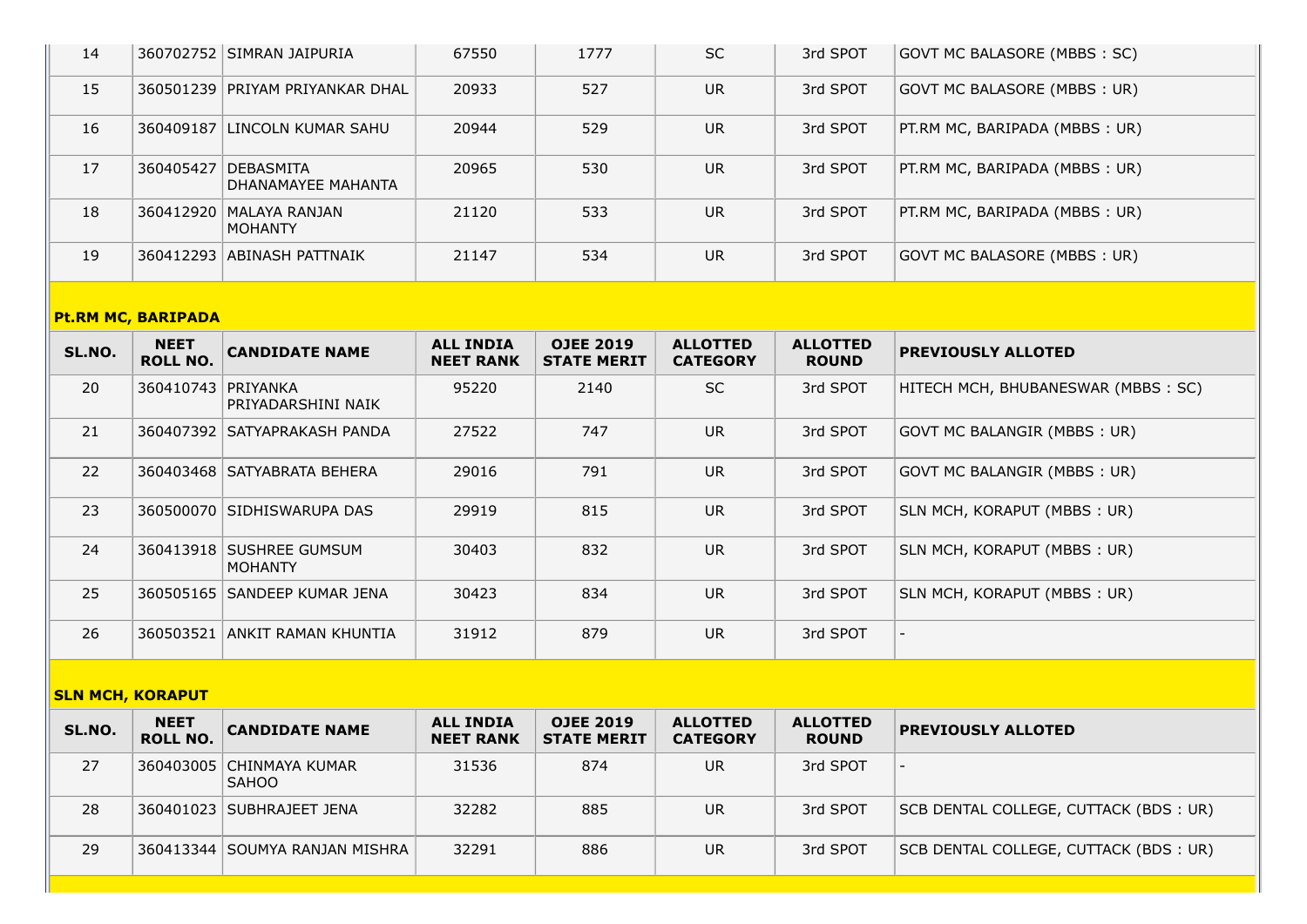## **GOVT MC BALASORE**

| SL.NO. | <b>NEET</b><br><b>ROLL NO.</b> | <b>CANDIDATE NAME</b>          | <b>ALL INDIA</b><br><b>NEET RANK</b> | <b>OJEE 2019</b><br><b>STATE MERIT</b> | <b>ALLOTTED</b><br><b>CATEGORY</b> | <b>ALLOTTED</b><br><b>ROUND</b> | <b>PREVIOUSLY ALLOTED</b>      |
|--------|--------------------------------|--------------------------------|--------------------------------------|----------------------------------------|------------------------------------|---------------------------------|--------------------------------|
| 30     |                                | 360500009 DILLIP KUMAR SETHI   | 95388                                | 2143                                   | <b>SC</b>                          | 3rd SPOT                        |                                |
| 31     |                                | 311404481   KAUSTUBH PANIGRAHI | 24827                                | 664                                    | <b>UR</b>                          | 3rd SPOT                        | PT.RM MC, BARIPADA (MBBS: UR)  |
| 32     |                                | 360412550 AVIPSA KAR           | 25408                                | 686                                    | UR                                 | 3rd SPOT                        | PT.RM MC, BARIPADA (MBBS : UR) |
| 33     |                                | 360409344 HIMANSHU BARIK       | 25561                                | 691                                    | <b>UR</b>                          | 3rd SPOT                        | PT.RM MC, BARIPADA (MBBS : UR) |

#### **GOVT MC BALANGIR**

| SL.NO. | <b>NEET</b><br><b>ROLL NO.</b> | <b>CANDIDATE NAME</b>         | <b>ALL INDIA</b><br><b>NEET RANK</b> | <b>OJEE 2019</b><br><b>STATE MERIT</b> | <b>ALLOTTED</b><br><b>CATEGORY</b> | <b>ALLOTTED</b><br><b>ROUND</b> | <b>PREVIOUSLY ALLOTED</b>          |
|--------|--------------------------------|-------------------------------|--------------------------------------|----------------------------------------|------------------------------------|---------------------------------|------------------------------------|
| 34     |                                | 160107758 PAYAL PRIYADARSHINI | 38637                                | 1058                                   | ES                                 | 3rd SPOT                        |                                    |
| 35     |                                | 360406069 ROSHAN KUMAR SAHU   | 31794                                | 876                                    | <b>UR</b>                          | 3rd SPOT                        |                                    |
| 36     |                                | 360406352 RASHMITA MOHANTY    | 31960                                | 881                                    | <b>UR</b>                          | 3rd SPOT                        | HITECH MCH, BHUBANESWAR (MBBS: UR) |
| 37     | 360407457                      | RASHMI RANJAN AGASTI          | 32084                                | 883                                    | <b>UR</b>                          | 3rd SPOT                        | $\overline{\phantom{0}}$           |
| 38     |                                | 390305524 ASRIT PATTANAIK     | 32249                                | 884                                    | <b>UR</b>                          | 3rd SPOT                        | $\overline{\phantom{0}}$           |

# **HITECH MCH, BHUBANESWAR**

| SL.NO. | <b>NEET</b><br><b>ROLL NO.</b> | <b>CANDIDATE NAME</b>              | <b>ALL INDIA</b><br><b>NEET RANK</b> | <b>OJEE 2019</b><br><b>STATE MERIT</b> | <b>ALLOTTED</b><br><b>CATEGORY</b> | <b>ALLOTTED</b><br><b>ROUND</b> | <b>PREVIOUSLY ALLOTED</b>        |
|--------|--------------------------------|------------------------------------|--------------------------------------|----------------------------------------|------------------------------------|---------------------------------|----------------------------------|
| 39     |                                | 360500961 PRATYUSH KUMAR<br>MALLIK | 145072                               | 2512                                   | <b>SC</b>                          | 3rd SPOT                        | HITECH MCH, ROURKELA (MBBS : SC) |
| 40     |                                | 360406855   KSHAMA ROUTRAY         | 45047                                | 1258                                   | UR.                                | 3rd SPOT                        | HITECH MCH, ROURKELA (MBBS: UR)  |

# **HITECH MCH, ROURKELA**

| SL.NO. | <b>NEET</b><br><b>ROLL NO.</b> | <b>CANDIDATE NAME</b>   | <b>ALL INDIA</b><br><b>NEET RANK</b> | <b>OJEE 2019</b><br><b>STATE MERIT</b> | <b>ALLOTTED</b><br><b>CATEGORY</b> | <b>ALLOTTED</b><br><b>ROUND</b> | <b>PREVIOUSLY ALLOTED</b>                         |
|--------|--------------------------------|-------------------------|--------------------------------------|----------------------------------------|------------------------------------|---------------------------------|---------------------------------------------------|
| 41     |                                | 360504914 JAY JAGANNATH | 177671                               | 2662                                   | SC                                 | 3rd SPOT                        | HITECH DENTAL COLLEGE, BHUBANESWAR (BDS)<br>: SC) |
|        |                                |                         |                                      |                                        |                                    |                                 |                                                   |